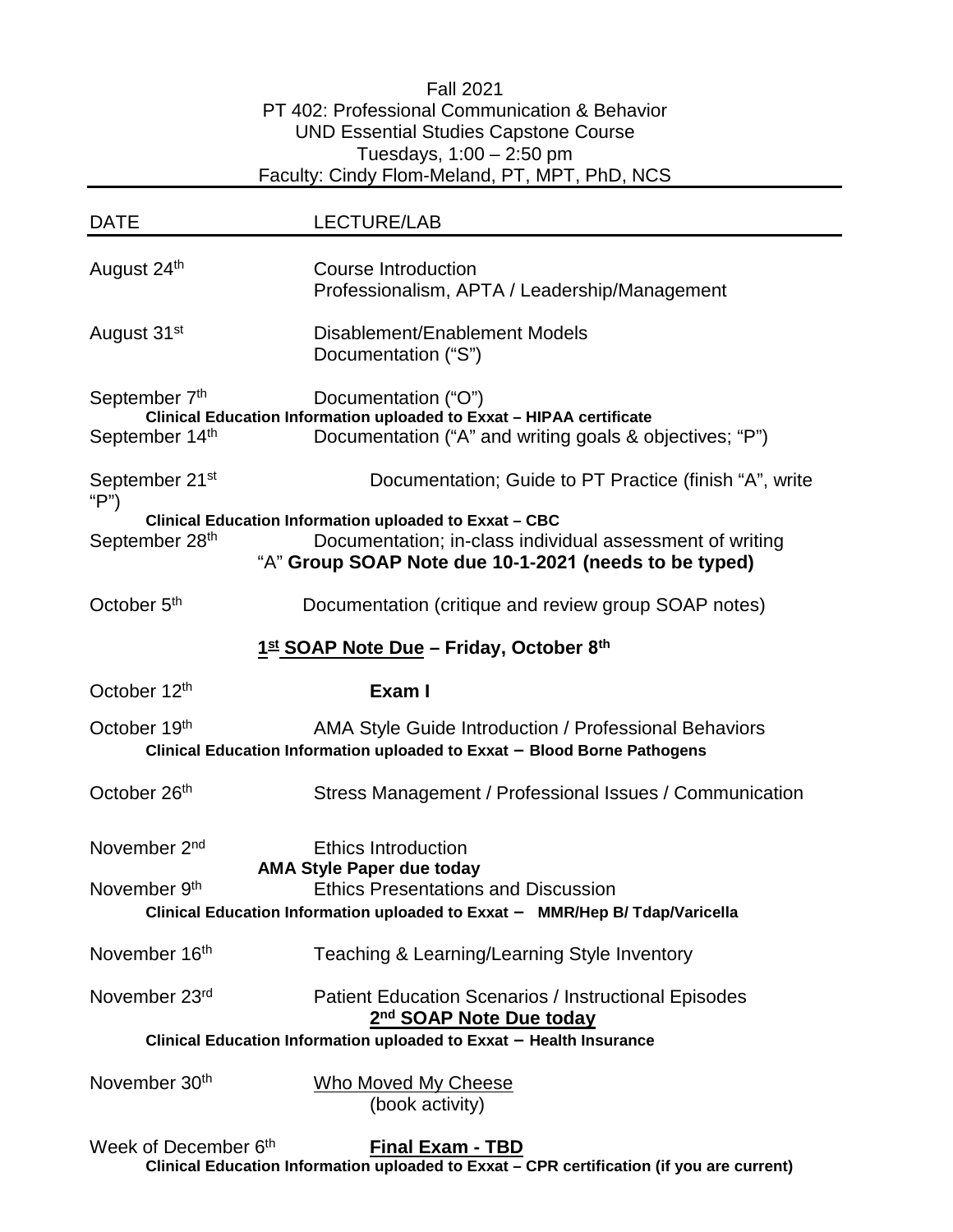## **Course Title and Number:** PT 402: Professional Communication & Behavior

**Description:** Lecture and practice in inter-professional and interpersonal communication including professional behavior, ethics, patient education, and documentation.

## **Department Offering the Course:**

Physical Therapy

**Credit Hours:** 2 credit hours

### **Instructor:**

Cindy Flom-Meland, PT, MPT, PhD, NCS

## **Clock Hours and Schedule:**

Lecture: Discussion: Schedule: Tuesdays 1:00-2:50 pm

### **Course Prerequisites:**

Registered in Professional Physical Therapy curriculum.

## **Course Objectives:**

A. Following completion of this course, the student will be able to:

- 1. Discuss and internalize professionalism in physical therapy and the 'Core Values' put forth by the APTA through the development of indicators and behaviors for the class interpretation of the core values. (SRE: 7B, 7D1, 7D4, 7D5, 7D13, 7D14; Bloom's: Cognitive – comprehension, application; Affective – responding)
- 2. Recognize and apply the ethical decision-making process and ethical practice and professional behavior. (SRE 7B, 7D1, 7D4, 7D5, 7D6; Bloom's: Cognitive – knowledge, comprehension, application; Psychomotor – set, guided response; Affective – receiving, responding)
- 3. Identify signs of stress and/or burnout and discuss and employ some appropriate management techniques. (SRE: 7D4; Bloom's: Cognitive – comprehension, application; Psychomotor – complex overt response; Affective – responding, valuing)
- 4. Describe and apply the Professional Behaviors and their relation to physical therapy practice. (SRE: 7B, 7D5; Bloom's: Cognitive – comprehension, application; Affective - receiving)
- 5. Recognize and discuss physical therapy licensure in the United States. (SRE: 7D1, 7D4, 7D5, 7D24, 7D25, 7D28, 7D29, 7D34, 7D36, 7D39, 7D43; Bloom's: Cognitive – comprehension; Affective – receiving)
- 6. Recognize and discuss jurisdictional practice acts, rules & regulations, and jurisprudence exams. (SRE: 7D1, 7D4, 7D5, 7D25, 7D29, 7D34, 7D36, 7D39, 7D43; Bloom's: Cognitive – comprehension; Affective – receiving)
- 7. Discuss and recognize the importance of professional involvement in the APTA and further career development. (SRE: 7D5, 7D13; Bloom's: Cognitive – comprehension; Affective – receiving)
- 8. Demonstrate the basic use and components of the *Guide to Physical Therapist Practice.* (SRE: 7D20, 7D24, 7D25, 7D28; Bloom's: Cognitive – knowledge, comprehension)

B. The student will recognize proper documentation as utilized in physical therapy and be able to:

1. Explain why record keeping is essential to physical therapy. (SRE: 7D20, 7D32; Bloom's: Cognitive – knowledge, comprehension)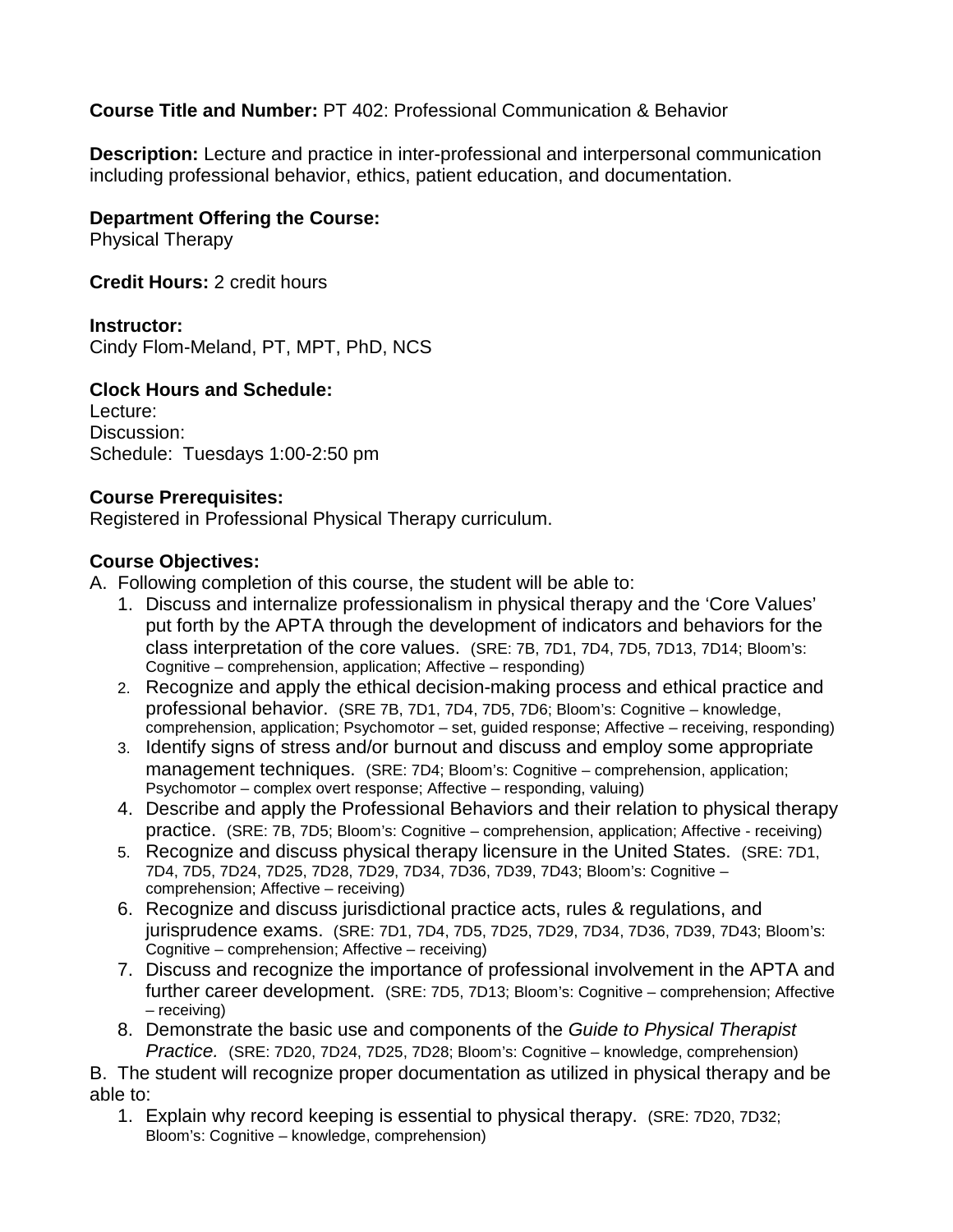- 2. Discuss the meaning of each section of the physical therapy Problem-Oriented SOAP note. (SRE: 7D20, 7D32; Bloom's: Cognitive – knowledge, comprehension)
- 3. Prepare a physical therapy clinical note in problem-oriented form (SOAP format) when given pertinent information in physical therapy patient situation. (SRE: 7D32; Bloom's: Cognitive – application)
- 4. Identify and use common abbreviations used in physical therapy documentation. (SRE: 7D32; Bloom's: Cognitive comprehension, application)
- 5. Utilize AMA style in professional writing within the text and in developing a reference list. (SRE: 7D7; Bloom's: Cognitive – application)
- C. The student will describe and apply disablement/enablement models and be able to:
	- 1. Compare and contrast the ICF and Nagi models. (SRE: 7D10, 7D21; Bloom's: Cognitive comprehension, application, analysis, synthesis, evaluation)

D. Identify basic educational principles particularly as they apply to patient and future student education.

The student will be able to:

- 1. Develop a conceptual framework for writing and using instructional objectives. (SRE: 7D12; Bloom's: Cognitive – application)
- 2. Explain the three domains of learning. (SRE: 7B, 7D12; Bloom's: Cognitive comprehension)
- 3. Specify the three general levels of learning domains. (SRE: 7B, 7D12; Bloom's: Cognitive – knowledge)
- 4. The student will be able to describe four basic learning styles. (SRE: 7B, 7D12; Bloom's: Cognitive – comprehension)
- 5. Discuss the purpose and importance of patient and family education, including individual and cultural differences. (SRE: 7B,7D5, 7D8, 7D12; Bloom's: Cognitive – comprehension)
- 6. Differentiate trends in society and health care, which influence the teaching of patients and family. (SRE: 7D5, 7D12, 7D24; Bloom's: Cognitive – Comprehension, Application, Analysis)
- 7. The student will be able to practice and appraise the teaching-learning process. (SRE: 7B, 7D12; Bloom's: Cognitive – comprehension, application, analysis)
- 8. Prepare and practice a teaching session. (SRE: 7B, 7D12; Bloom's: Cognitive application, Psychomotor – set)
- 9. Evaluate a teaching-learning session. (SRE: 7B, 7D12; Bloom's: Cognitive evaluation)
- 10.Communicate effectively, expressively, receptively, and professionally when engaged in physical therapy practice. (SRE: 7B, 7D5, 7D7; Bloom's: Affective – responding)

## **Essential Studies Goals:**

*Thinking and Reasoning (Critical Thinking, quantitative Reasoning, Creative Thinking)* SOAP notes / documentation

*Communication (Written, Oral)* SOAP notes / documentation, Ethics skit/presentation

### *Information Literacy*

SOAP notes / documentation, Ethics skit/presentation

*Diversity* Patient education scenarios

# **Outline of Contents and Assigned Instructor:**

See attached course syllabus.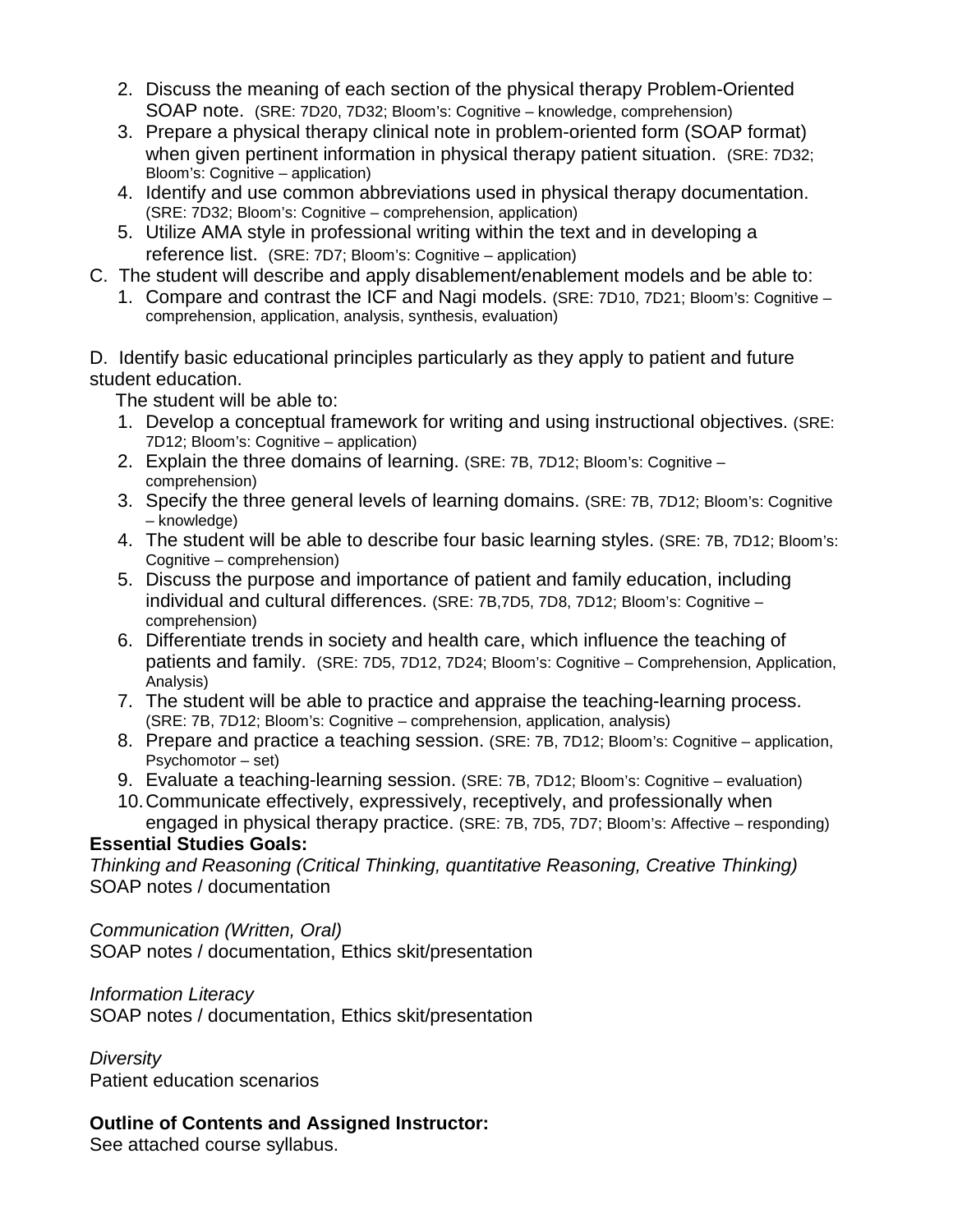# **ASSIGNMENTS:**

### 1. SOAP notes:

You will be asked to write three SOAP notes in this class. The first note will be a group SOAP note that will be written with a small group of classmates. This note will not be graded, but will serve as a learning experience to better acquaint you with the note writing process. At your request, you will be supplied with some objective information. The other two SOAP notes will be completed individually and will be graded (see attached Rubrics).

For all three notes, you will be responsible to come up with a patient dx, history information, and the assessment and plan portions of the note. I will assist you with the objective information as needed. Please see your syllabus for the due dates of the two individual SOAP notes.

### 2. Book:

You will be required to read the text titled Who Moved My Cheese. An e-book has been uploaded into Bb.

There will be an in class small group activity and discussion based upon this book. Please stay tuned for group assignment and time. Please see your syllabus for the date of this discussion.

#### 3. AMA Style Paper:

Following instruction in AMA style, each student will write an individual paper on any topic (does not need to be PT related) in order to demonstrate correct use of AMA style in professional writing. Please see syllabus for due date and rubric for grading criteria.

#### 4. Ethics Presentation:

You will all be assigned to a group (TBD) and a topic. It will be your group's responsibility to research the topic and put together a skit/presentation to perform before the class. If you would like any props for your presentation, please let me know, as we may have the items you are looking for in the department. See syllabus for the date of the presentation and rubrics for grading criteria.

## 5. Clinical Education Information - Exxat:

This is information that will be needed for your clinical experiences. Some of the information will be collected this semester and the remainder will be collected later. The items underlined are to be submitted Fall 2021: CPR certification; TB Skin test; Evidence of immunity to Measles, Mumps, Rubeola, and Rubella; Hepatitis B Vaccine (completion or waiver date); Tdap; Varicella Vaccine or titer; Education on HIV/Aids, blood borne pathogens, and OSHA; HIPPA; electronic CPI training; Student Information updated in Exxat; proof of health insurance.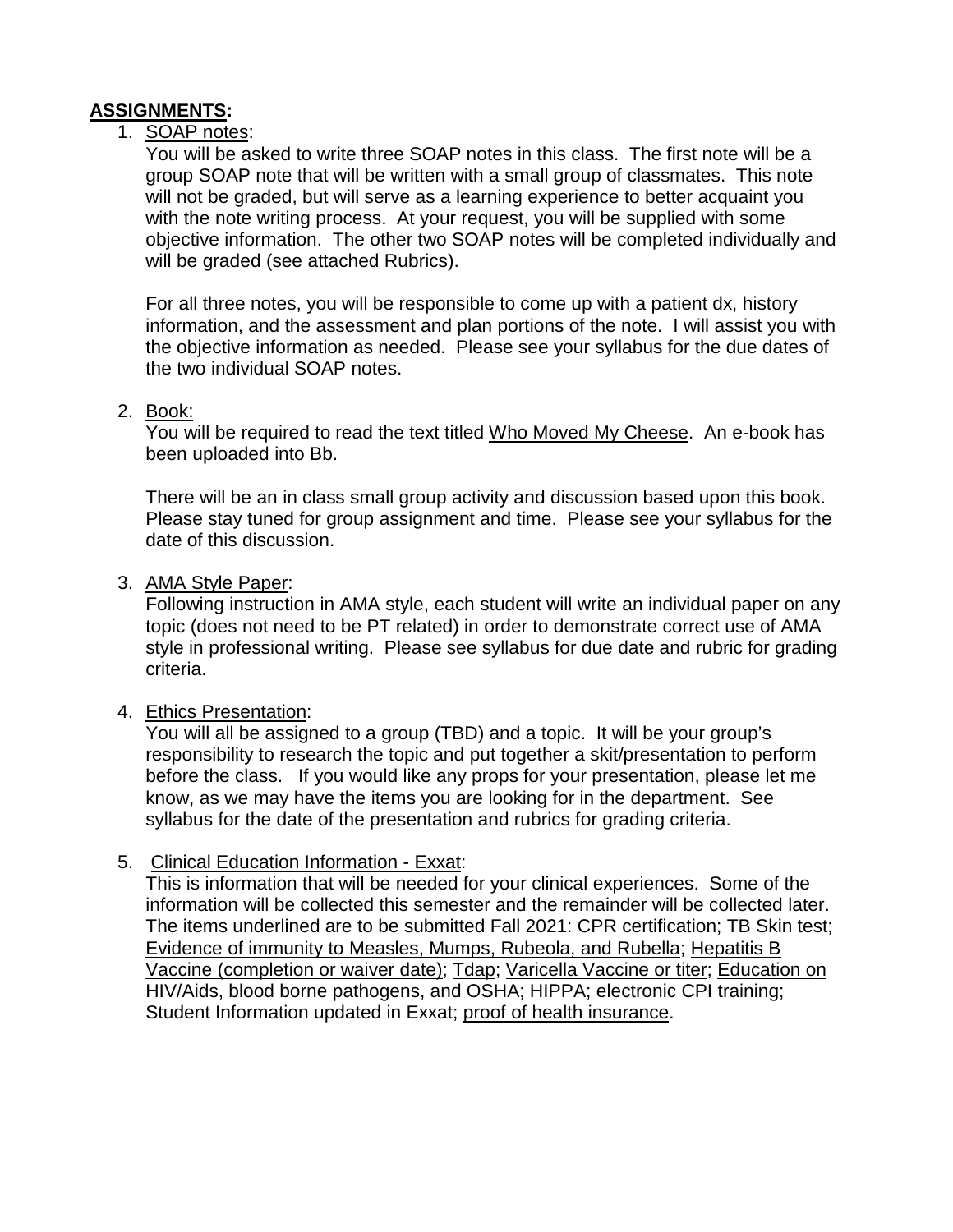### **Description of Teaching Methods and Learning Experiences:**

Lecture – traditional lecture.

Discussion/collaborative work – students work collaboratively on one group SOAP note and then individually; students are given scenarios of clinical cases as related to patient education to discuss in small groups; discussion of self-management.

Presentations – students work in groups to develop a presentation on ethics.

## **Methods of Student Evaluation / Grading:**

The letter grade is given is based on performance on written examinations, SOAP note documentation, and presentations.

## **GRADING:**

Grades based on:

| 1. SOAP notes                 | 25%  | <b>Grading Scale:</b> |                 |
|-------------------------------|------|-----------------------|-----------------|
| 2. Ethics Presentations       | 5%   | 90-100%               | A               |
| 3. Assignments                | 5%   | 80-89%                | В               |
| 4. Exxat - clinical documents | 5%   | 76-79%                | C               |
| 5. AMA style paper            | 8%   | < 76%                 | <b>Unsatist</b> |
| 6. Exam I and Exam II         | 52%  |                       |                 |
| Total                         | 100% |                       |                 |

O -- 2 A --  $3$ 

Readable, legible, spelling Errors handled correctly 1 Overall impression 2

**Grading Scale:** 5. AMA style paper 8 % **<76% Unsatisfactory**

## **SOAP CRITERIA: (19 points total) Ethics Presentation: (20 points)**

| Organization        | 5 points |
|---------------------|----------|
| <b>Thoroughness</b> | 5 points |
| Presentation        | 5 points |
| Professionalism     | 5 points |
|                     |          |

### P -- 2 **AMA Style Paper (15 points)**

|                | Correct use & citation of ref #1 | 3 points |
|----------------|----------------------------------|----------|
|                | Correct use & citation of ref #2 | 3 points |
| $\overline{2}$ | Correct use & citation of ref #3 | 3 points |
|                | Correct method for quote(s)      | 3 points |
|                | Spelling, grammar, etc.          | 3 points |
|                |                                  |          |

## **Required and Recommended Readings:**

American Physical Therapy Association: Guide to Physical Therapy Practice Johnson, S: Who Moved My Cheese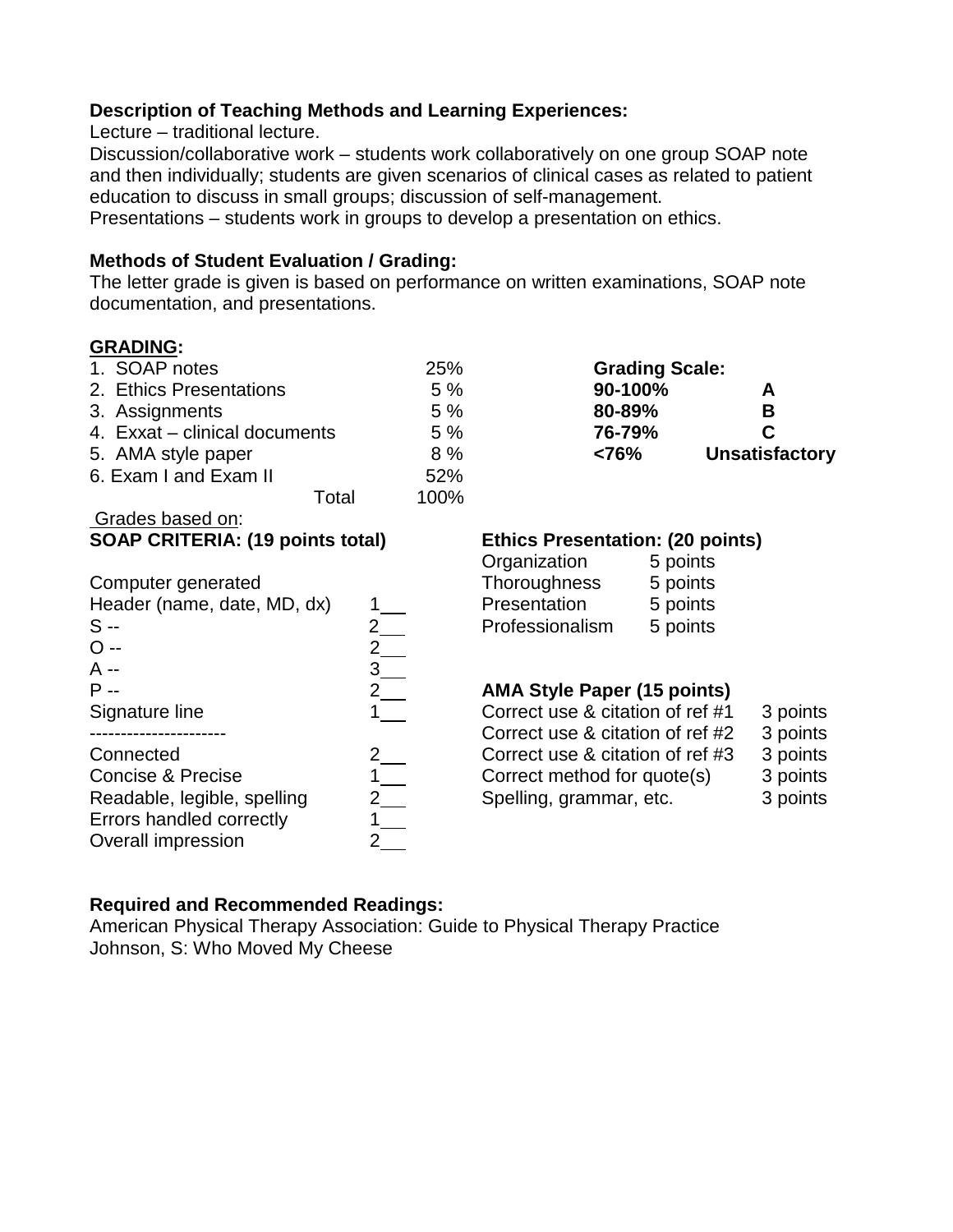#### **Academic Integrity**:

In accordance with the rules concerning scholastic dishonesty in the Code of Student Life\* at the University of North Dakota, I affirm that I understand these rules and I agree to comply with them.

I will not:

- a) receive any additional information or assistance for any exam other that what was provided during class or approved tutor sessions
- b) copy from another student's test
- c) collaborate with or seek aid from another student who may have previously taken the exam
- d) knowingly use, buy, sell, steal, or solicit in whole or in part the contents of any exam
- e) bribe another person to obtain information about any exam

#### **Department of Physical Therapy Honor Code Pledge:**

*"Upon my honor as a professional student in the physical therapy program at the University of North Dakota, I pledge that I will not give nor receive unauthorized aid on written examinations, laboratory practical examinations, written assignments, take home assignments or clinical assignments" Examination disclaimer: "I affirm that I have adhered to the Honor Code in this* 

*assignment"* 

A. Forms of Academic Dishonesty. Academic dishonesty includes, but is not limited to:

- 1. Copying or distributing examination items
- 2. During testing, using crib notes or various forms of technology not authorized by faculty
- 3. Copying another student's written paper or examination, with or without their knowledge
- 4. Helping someone else cheat on a test
- 5. Communicating or collaborating during a test by electronic means such as instant messaging, telephone, texting, smart watches, or social media.

6. Discussing test items or answers (written or laboratory) with students who have not yet taken the examination

- 7. Cutting and pasting text from any source without giving proper citation to that source
- 8. Plagiarism of any materials
- 9. Fabricating or falsifying written materials
- 10. Falsely reporting information or actions in clinical or classroom laboratories
- 11. Submitting the same paper, or a substantially similar paper, for the requirements of more than one course without the approval of the instructor(s) concerned
- 12. Submitting term papers or assignments written by another person
- 
- 13. Consenting to having one's work used by another student as his or her own

14. Collaborating on a project (in person or via electronic means) when the instructor asked for individual work

15. Using a false excuse to obtain an extension on a due date or delay an examination

16. Depriving other students of necessary course materials by stealing books, periodicals, or other materials from libraries, AV centers, etc.

*If problems occur, students are required to work through channels of communication to resolve the problem before going to the chair or dean. The channel is student, instructor, chair, associate dean health sciences, and dean.* rev 2/06, 5/06, 5/07, 4/08, 5/09, 5/10, 5/11, 8/13, 8/14, 8/15, 8/16, 8/19

#### **Notice of Nondiscrimination**

It is the policy of the University of North Dakota that no person shall be discriminated against because of race, religion, age, color, gender, disability, national origin, creed, sexual orientation, gender identity, genetic information, marital status, veteran's status, or political belief or affiliation and the equal opportunity and access to facilities shall be available to all. Concerns regarding Title IX, Title VI, Title VII, ADA, and Section 504 may be addressed to Donna Smith, Director of Equal Employment Opportunity/Affirmative Action and Title IX Coordinator, 401 Twamley Hall, 701.777.4171, [UND.EO.TitleIX@UND.edu](mailto:UND.EO.TitleIX@UND.edu) or the Office for Civil Rights, U.S. Dept. of Education, 500 West Madison, Suite 1475, Chicago, IL 60611 or any other federal agency.